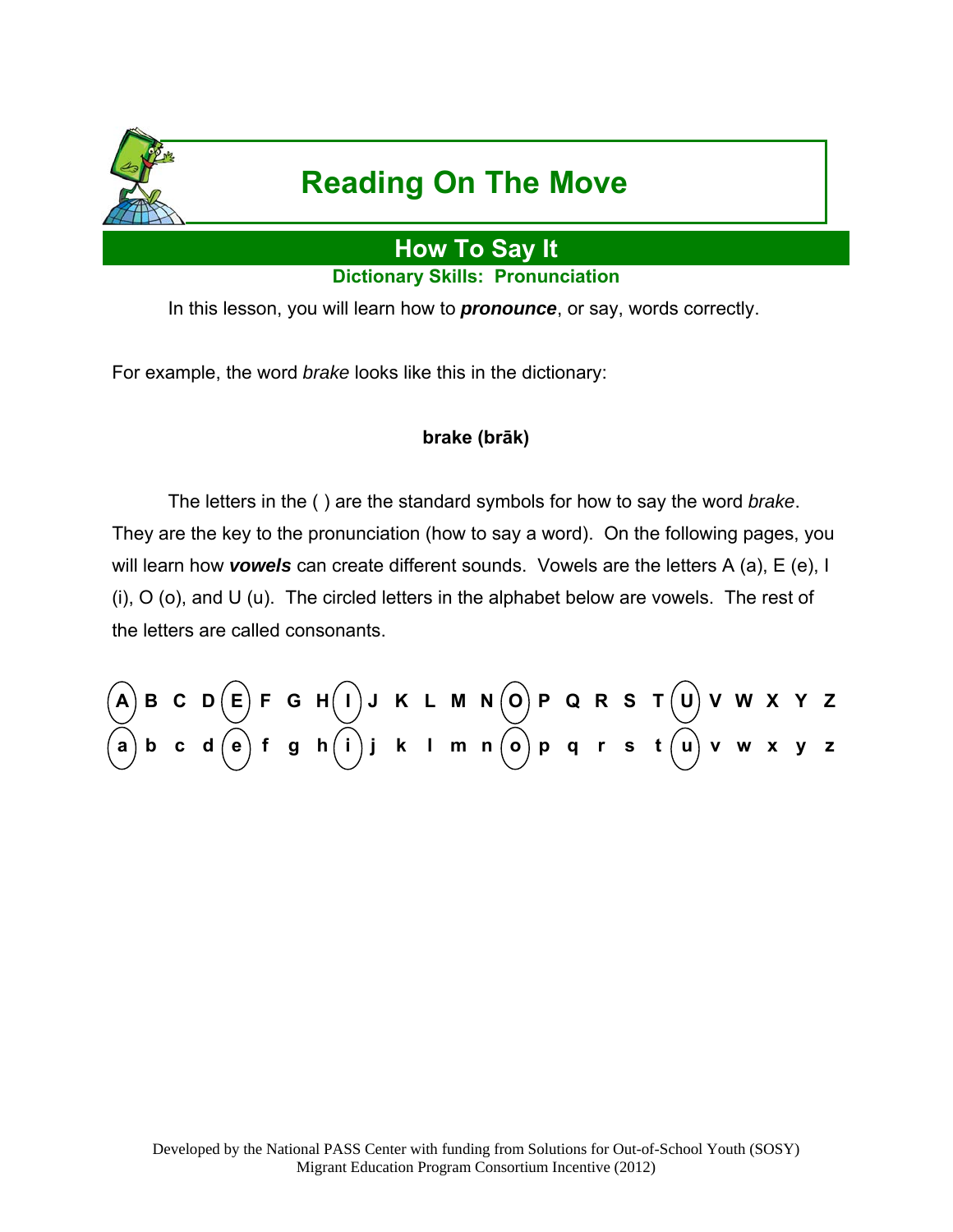

Decide whether each word below has a *short a* or *long a* sound. Write the correct symbol on the line provided. The first one is done for you.

| $\underline{\check{a}}$ 1. tap | 6. stand |
|--------------------------------|----------|
| 2. sad                         | 7. pain  |
| 3. mistake                     | 8. stay  |
| 4. hey                         | 9. eight |
| 5. attack                      | 10.dash  |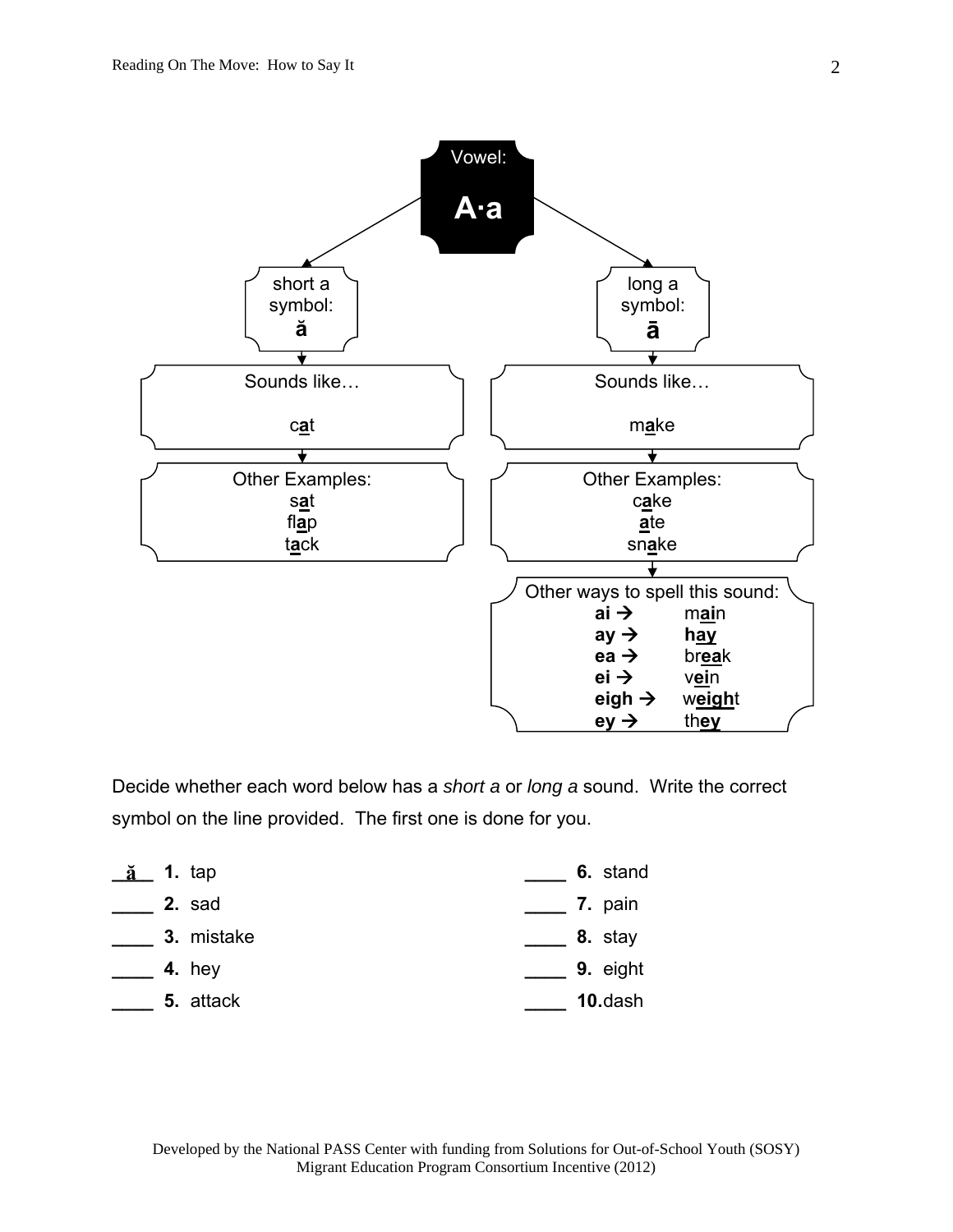

In the word list below, circle the words that have a short e sound and underline the words that have a long e sound. The first two are done for you.

**11.** 

| set   | pleasure | mend  |
|-------|----------|-------|
| see   | bench    | peach |
| tree  | pea      | again |
| funny | neck     | end   |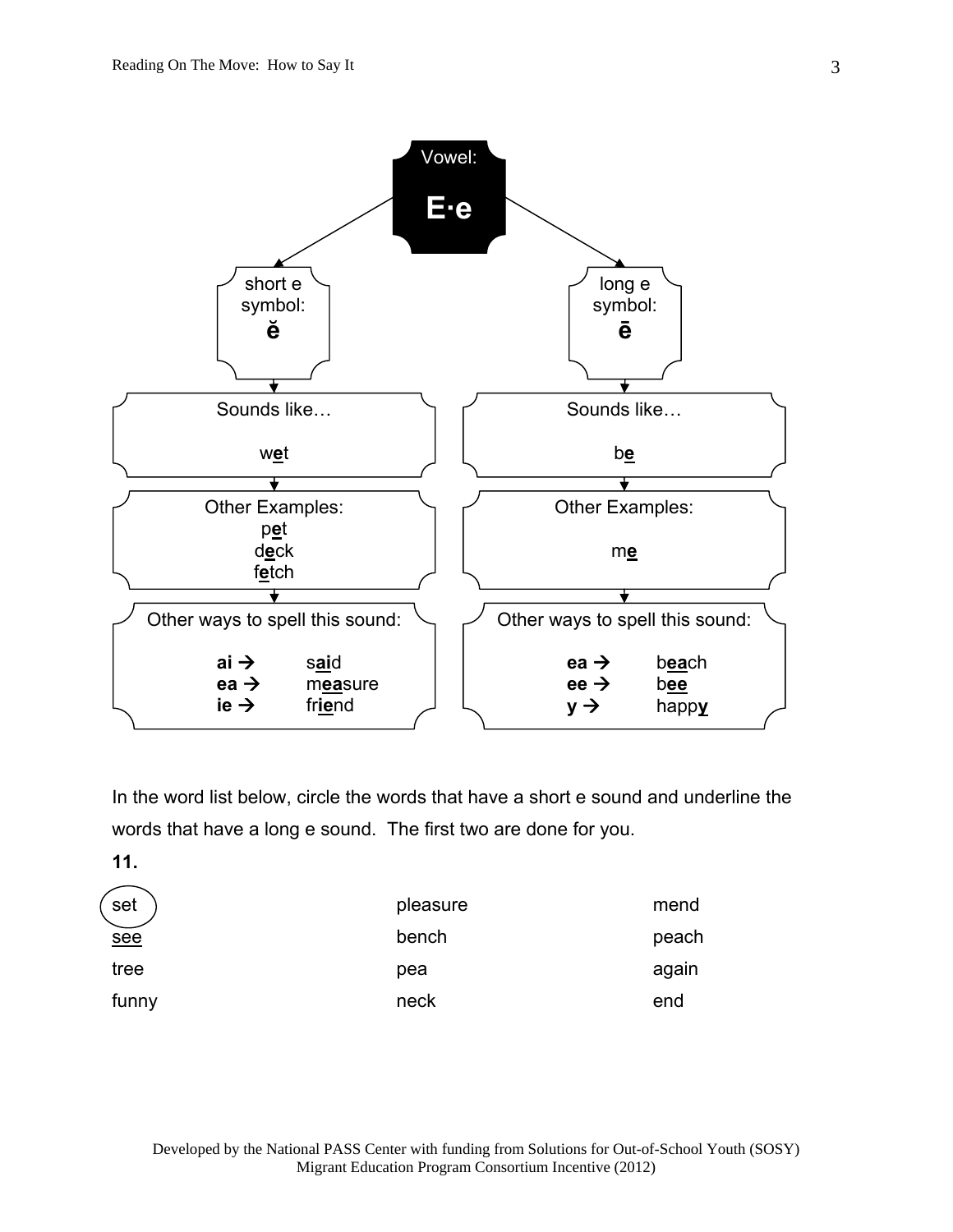

Write the words from the word bank under the correct column based on whether the word has a *short i* or *long i*. The first one is done for you.

**12.** 

|        |                  | Short i |
|--------|------------------|---------|
|        | <b>Word Bank</b> |         |
| mine   | fight            |         |
| bright | spike            |         |
| list   | whistle          |         |
| myth   | winter           |         |
| kill   | delight          |         |
|        |                  |         |

Developed by the National PASS Center with funding from Solutions for Out-of-School Youth (SOSY) Migrant Education Program Consortium Incentive (2012)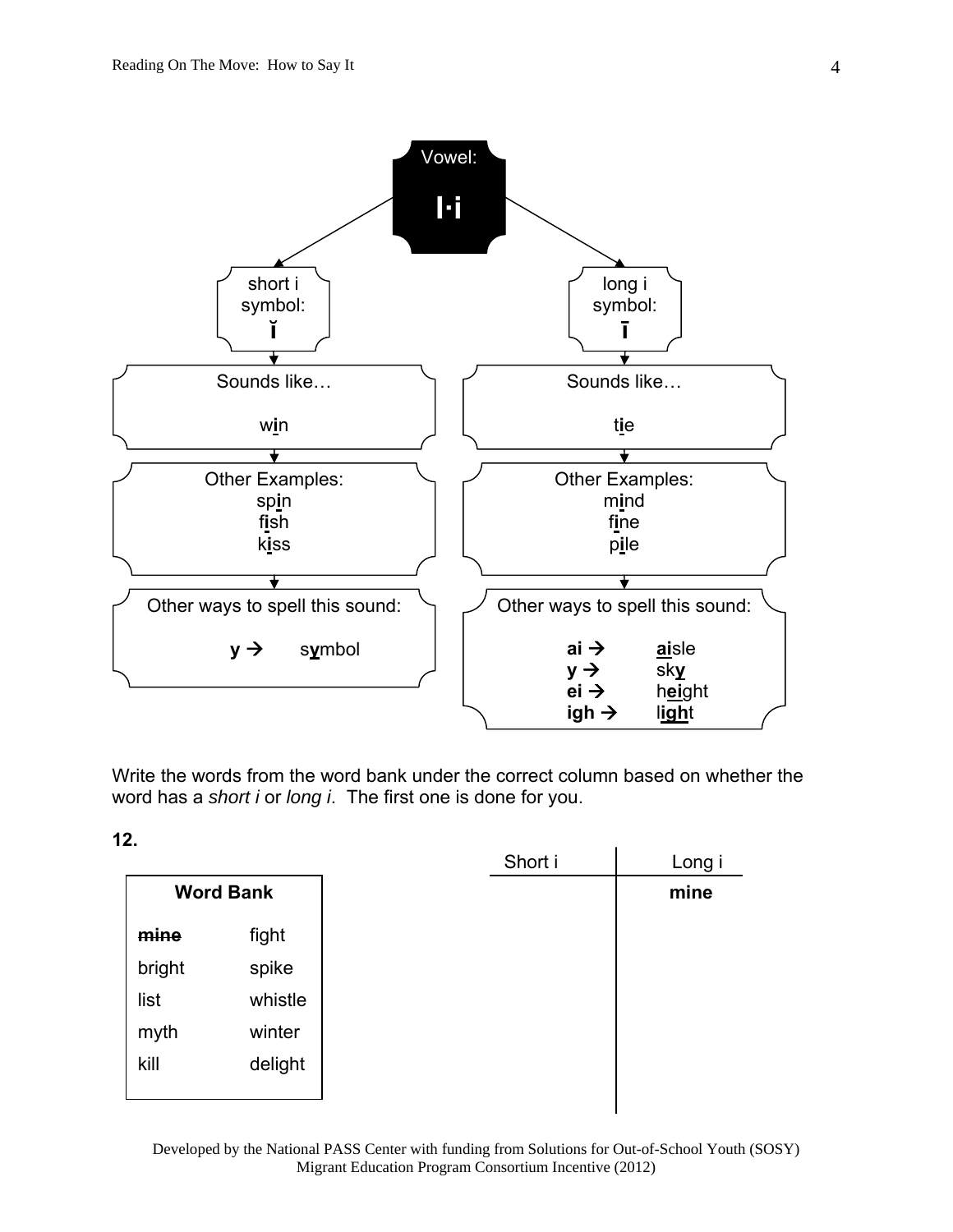

Rewrite the words below using the correct pronunciation symbol. The first one is done for you.



**14.** stop

- 15. shoulder
- **16.** how
- **17.** pot
- **18. bone**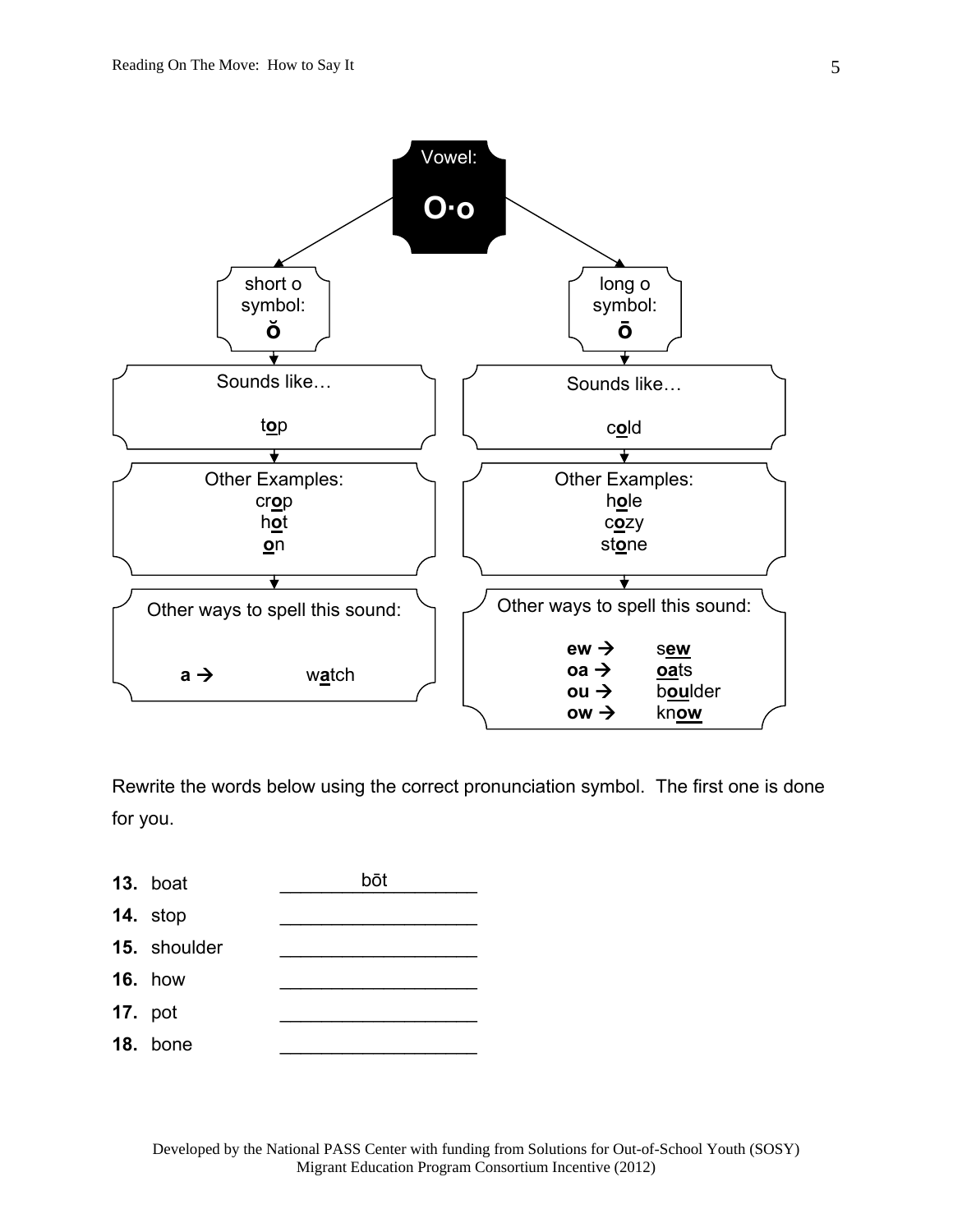

Decide which group of words is a short u or a long u. Write the correct symbol on the line.



Developed by the National PASS Center with funding from Solutions for Out-of-School Youth (SOSY) Migrant Education Program Consortium Incentive (2012)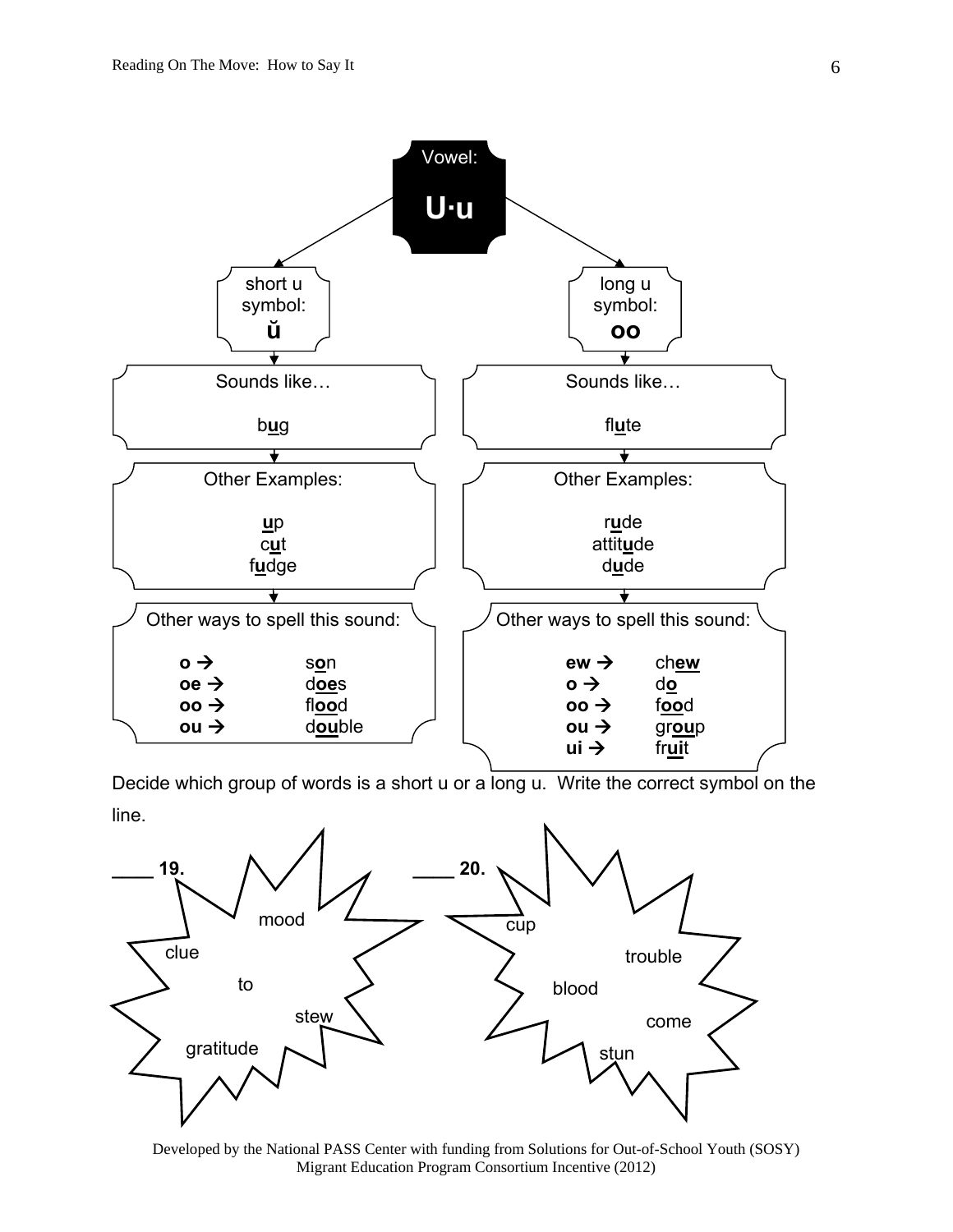A **schwa** (sh-wa) sound is when a vowel makes the sound "uh" or "er" instead of its short or long sound.

**For example:** season . . . we say "seasun" not "seasOn" able . . . we say "abull" not "abEL"



Write five (5) words that make the *schwa* sound.

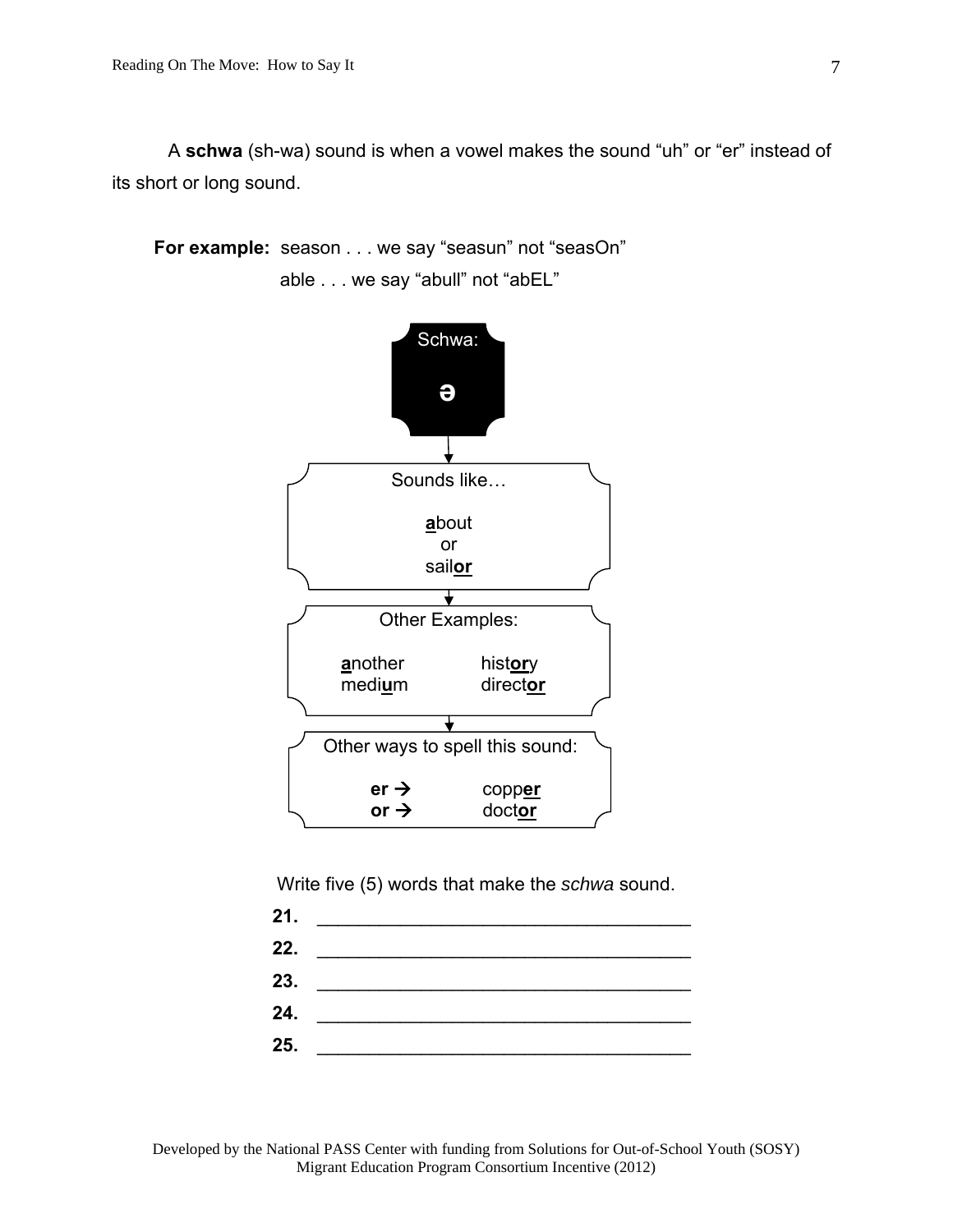Another important part of pronouncing a word correctly is knowing where to put stress in a word. *Syllables* are chunks of sound that make up words. Each syllable, or chunk, is one "beat." For example, the word "break" has one beat, or syllable. The word "broken" has two beats, or syllables. The syllables can be broken down like this: *bro-ken.* Almost every syllable contains a vowel or vowel sound. Along with the pronunciation, the dictionary breaks words down into syllables. There are a few different ways dictionaries can show the syllables. Some words simply have a space in them (*br*ō*k* ə*n)*, some words have a dash (*br*ō*k-*ə*n*), and some words use a dot (*br*ō*k·*ə*n*). Since each dictionary is a little different, there is a guide in the front of each dictionary explaining the symbols used.

 One way to count syllables is to say the word out loud and count the syllables on your fingers. Look at the example below:

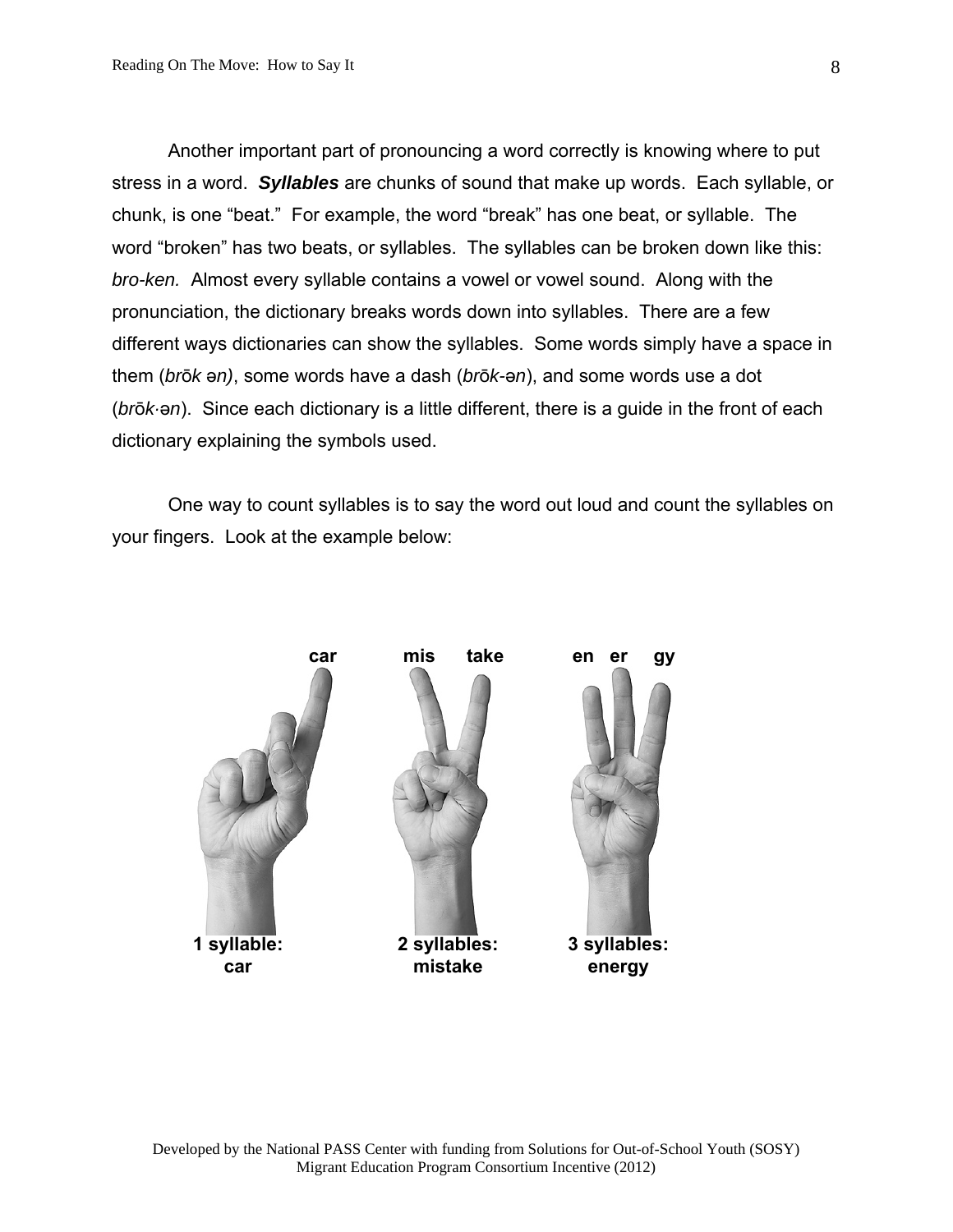Let's practice counting syllables. Say each word out loud and count each syllable. Write the number of syllables each word has on the line provided. The first one is done for you.

|  | <b>3 26.</b> animal |                  | $\overline{\phantom{a}}$ 31. popular |
|--|---------------------|------------------|--------------------------------------|
|  | 27. bright          | <b>32.</b> silly |                                      |
|  | 28. library         | <b>33.</b> first |                                      |
|  | 29. master          |                  | 34. sister                           |
|  | <b>30.</b> negative |                  | <b>35.</b> wonderful                 |

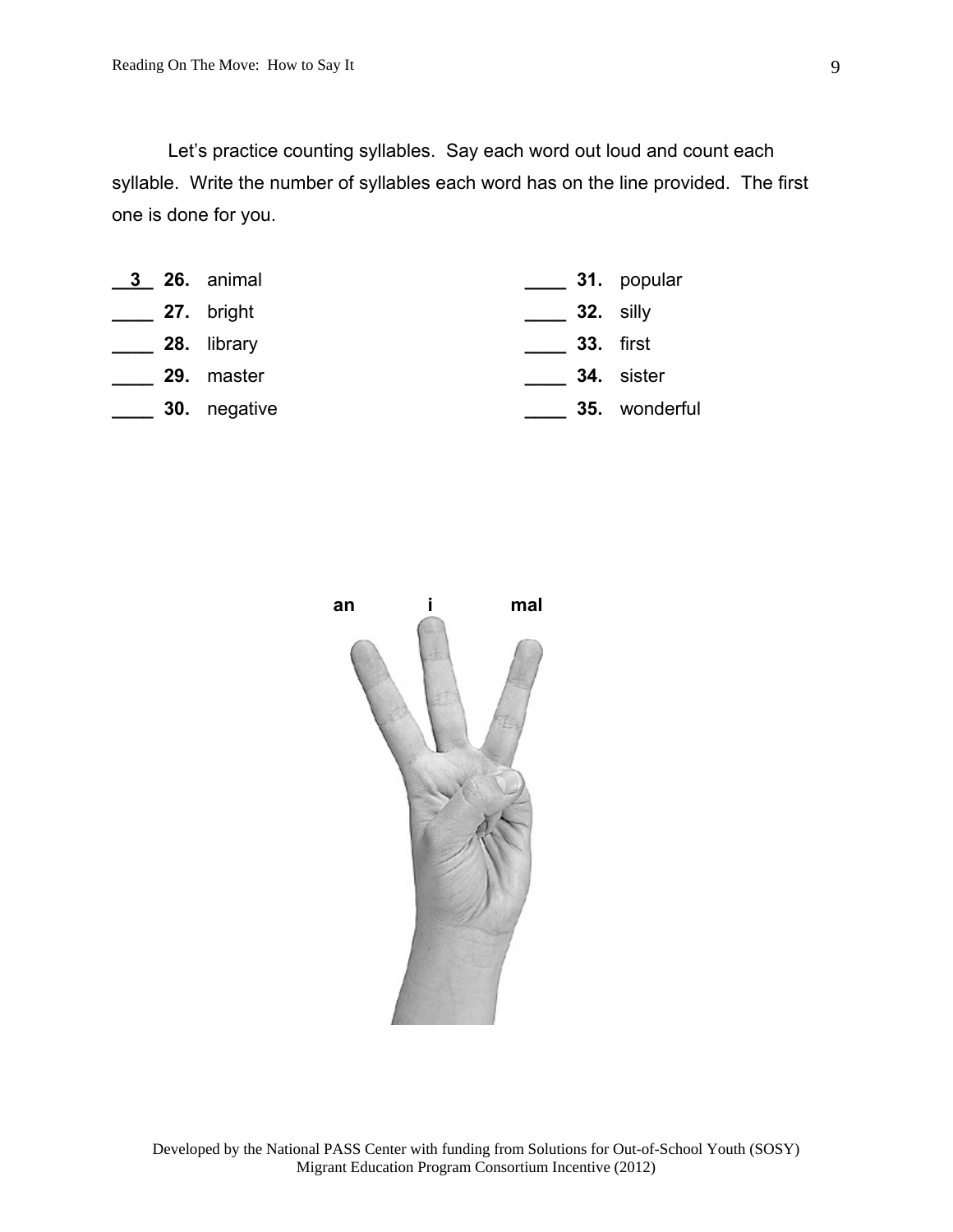Read each sentence below. As you read, write the number of syllables above each word. The first one is done for you.

**36.** My name is Marta.  **1 1 1 2** 

- **37.** Please hand me my gloves.
- **38.** Pass me the ball!
- **39.** When you are finished, you may go home.
- **40.** I need to buy milk, eggs, and oatmeal.
- **41.** Would you like to join me for breakfast tomorrow?

 Another thing the dictionary tells us is how to stress each syllable. In English, in words with more than one syllable, one syllable is said with more force than the other syllables. The syllable said with the most force, or the loudest, is called the *stressed syllable*. The syllable that is said the quietest is called the *unstressed syllable*. For example, the stressed syllable in "broken" is *BRO* and the unstressed syllable is *ken*. You pronounce the word *BROken*. In the dictionary the stressed syllables are shown with an apostrophe (**′**): *br*ō *k* ′ə*n.* 

#### **Example:**

| Word:     | <b>Syllable</b><br>stress: | How it looks in the<br>dictionary: |
|-----------|----------------------------|------------------------------------|
| teacher   | <b>TEACHer</b>             | teach er (tē'char)                 |
| important | <b>imPORtant</b>           | $im$ <i>por tant</i> (im port'nt)  |
| demand    | deMAND                     | de mand (di mand')                 |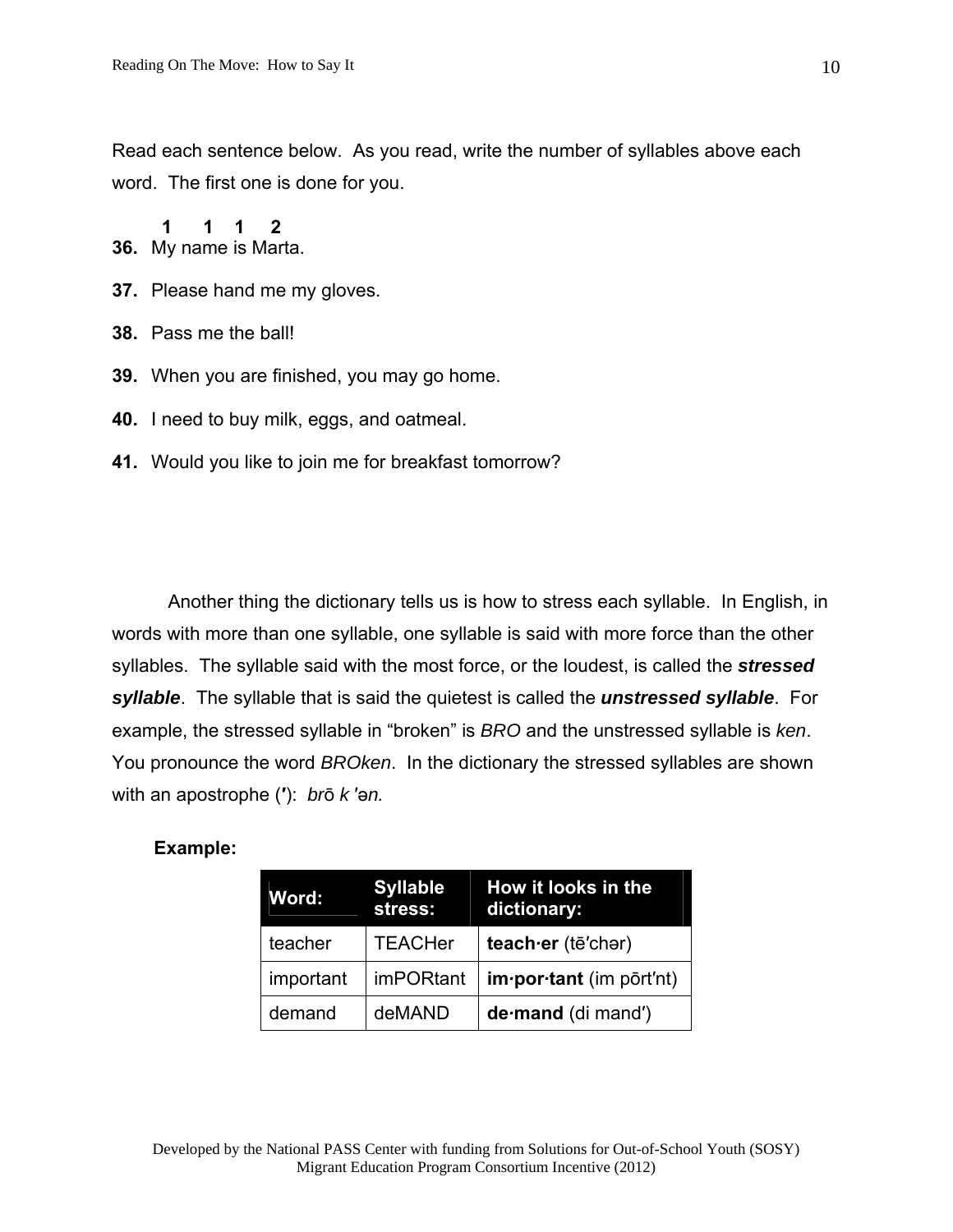Use what you have learned about pronunciation and a dictionary to fill in the missing information in the table below:

| Word:    | <b>Syllable</b><br>stress: | How it looks in<br>the dictionary: |
|----------|----------------------------|------------------------------------|
| happy    | <b>HAPpy</b>               |                                    |
| friendly | <b>FRIENDIY</b>            |                                    |
| imagine  |                            |                                    |
| ruin     | <b>RUin</b>                |                                    |
| soft     |                            |                                    |
|          | PHO to graph               |                                    |
| battle   |                            |                                    |
| revise   |                            |                                    |
|          | <b>WHISTIe</b>             |                                    |
| familiar |                            |                                    |

### **Answer Key**

| 1.<br>2.<br>3.<br>4.<br>5. | ă<br>ă<br>ā<br>ā<br>ă                     |                                  |                               | 6.<br>7.<br>8.<br>9.<br>10. | ă<br>ā<br>ā<br>ā<br>ă                     |                                             |
|----------------------------|-------------------------------------------|----------------------------------|-------------------------------|-----------------------------|-------------------------------------------|---------------------------------------------|
| 11.                        |                                           |                                  |                               | 12. short i                 |                                           | long i                                      |
|                            | set<br>see<br><u>tree</u><br><u>funny</u> | pleasure<br>bench<br>pea<br>neck | mend<br>peach<br>again<br>end |                             | list<br>whistle<br>myth<br>winter<br>kill | mine<br>fight<br>bright<br>spike<br>delight |